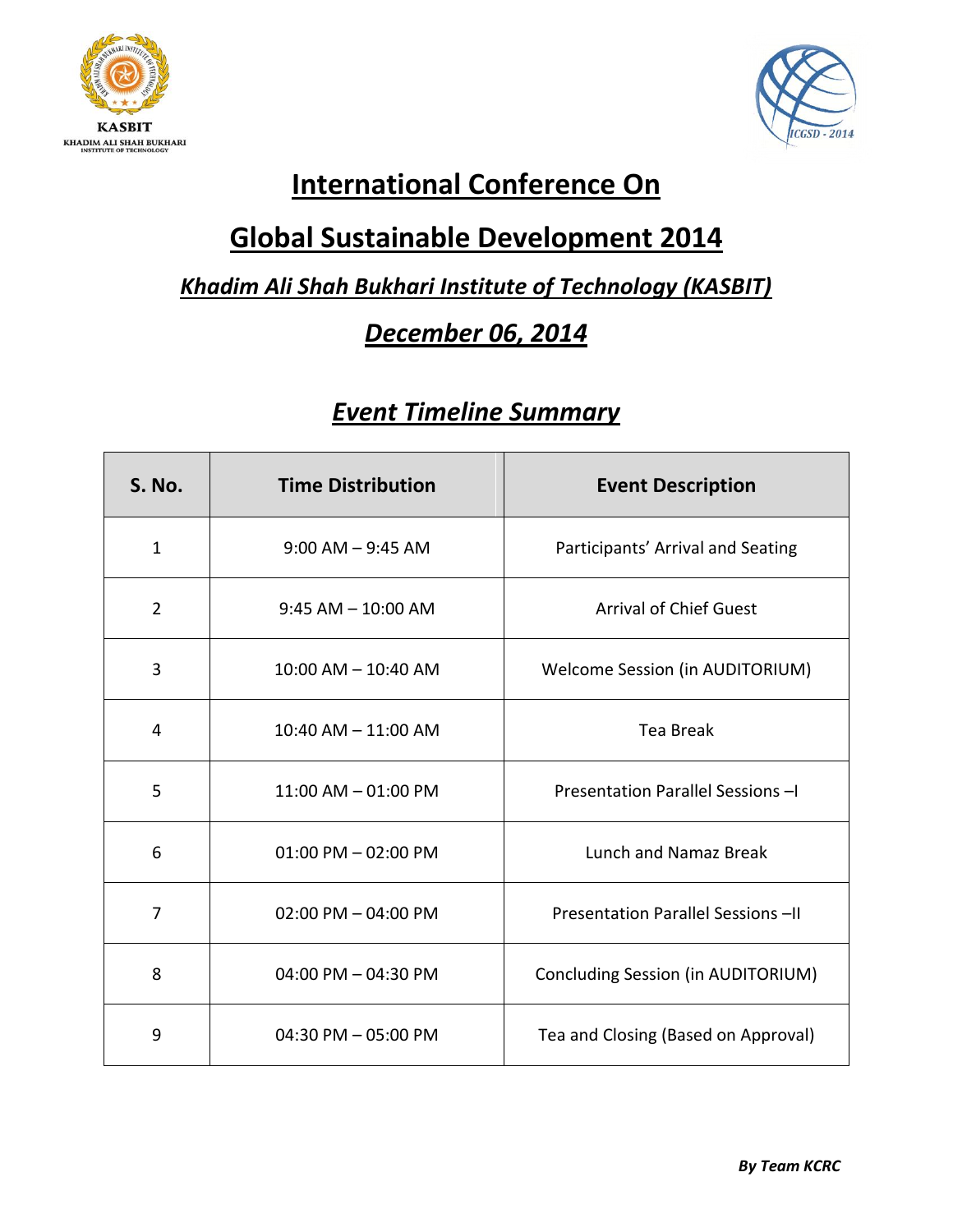



### **Parallel Session 1(a) / Room 1**

| <b>Chaired by: Dr. Noor Ahmed Memon</b><br>Co-chair:<br>Mr. Raghib Zafar<br><b>Moderator: Ms.Anila Parveen</b> |                    |                                                                                                                                                                                   |                       |
|----------------------------------------------------------------------------------------------------------------|--------------------|-----------------------------------------------------------------------------------------------------------------------------------------------------------------------------------|-----------------------|
| S. No.                                                                                                         | <b>Time</b>        | <b>Abstract Title/Author Name</b>                                                                                                                                                 | <b>Presenter Name</b> |
| $\mathbf{1}$                                                                                                   | 11:00AM-11:10AM    | Customer behavioral approach for using micro-Credit:<br>analysis of rural community OF Pakistan by Huma<br><b>Nawaz</b>                                                           |                       |
| $\overline{2}$                                                                                                 | 11:10PM-11:20PM    | impacting<br>the<br>Determinants<br>Organizational<br>Performance of employees: A case study of Sui<br>Southern Gas Company, Karachi, Pakistan by Masood<br>Mir                   |                       |
| 3                                                                                                              | 11:20PM-11:30PM    | Measuring the Effect of the Job Training on the<br>Efficiency and Effectiveness of Employees; A Case<br>Study of KASB Bank Limited by Saira Ghaffar and<br>Muhammad Faisal Sultan |                       |
| 4                                                                                                              | 11:30PM-11:40PM    | Absenteeism<br>Impact<br>of<br>Organizational<br>on<br>Performance; A Case Study on SSGC Limited, Karachi<br>by Tooba Afzal                                                       |                       |
| 5                                                                                                              | 11:40PM-11:50PM    | The Factor Influencing the Employees' Job Placement<br>Through Recruitmnet Agencies in Karachi, Pakistan by<br>Syed Muhammad Waqar Hussain                                        |                       |
| 6                                                                                                              | $12:00 - 12:10$ PM | Impact of Employee Motivation Leads to Employee<br>Retention by Madiha Naeem Qureshi and Shumaila                                                                                 |                       |
| 7                                                                                                              | 12:10PM-12:20PM    | How to Implement Dress Code at IBA Jamshoro by<br>Salar Hussain and Murk Mari                                                                                                     |                       |
| 8                                                                                                              | 12:20PM-12:30PM    | Developmentally Appropriate Practices in Early<br>Childhood Education: Perceptions of Practitioners by<br>Shelina Bhamani                                                         |                       |
| 9                                                                                                              | 12:30PM-12:40PM    | Impact of Fleet Finance to Corporate Clients in Islamic<br>Banks of Pakistan; A Case Study of Burj Bank Ltd by<br>Syed Muhammad Salman Jawed                                      |                       |
| 10                                                                                                             | 12:40PM-12:50PM    |                                                                                                                                                                                   |                       |
|                                                                                                                | $1:00PM - 2:00PM$  | <b>LUNCH BREAK</b>                                                                                                                                                                |                       |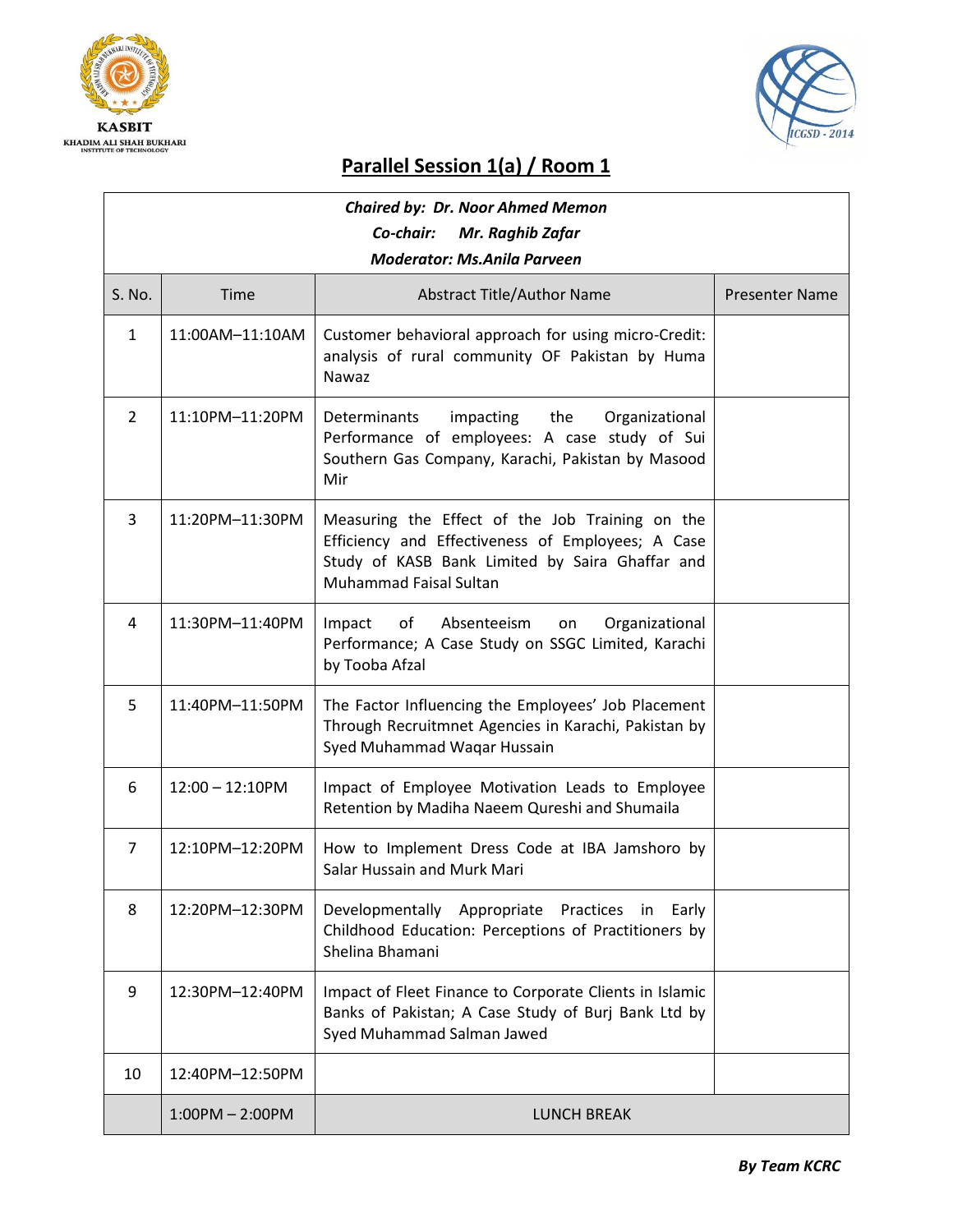



#### **Parallel Session 1(b) / Room 1**

| Chaired by: Dr. Abdul Kabeer Kazi    |                   |                                                                                                                                                                           |                       |  |
|--------------------------------------|-------------------|---------------------------------------------------------------------------------------------------------------------------------------------------------------------------|-----------------------|--|
| Co-Chair:<br><b>Mr. Shakil Ahmed</b> |                   |                                                                                                                                                                           |                       |  |
| <b>Moderator: Mr. Faisal Sultan</b>  |                   |                                                                                                                                                                           |                       |  |
| S. No.                               | <b>Time</b>       | <b>Abstract Title/Author Name</b>                                                                                                                                         | <b>Presenter Name</b> |  |
| 11                                   | $2:00PM - 2:10PM$ | The<br>of Enterprise Resource<br>Planning<br>impact<br>implementation on financial performance of bank: A<br>case Study of Habib Bank Limited by Waseem ullah<br>Qureshi  |                       |  |
| 12                                   | $2:10PM - 2:20PM$ | A Study of the factors that influencing consumer<br>intention to adopt online purchasing by using Business<br>to Consumer (B2C) social media websites by Imran<br>Hajani  |                       |  |
| 13                                   | $2:20PM - 2:30PM$ | Critical Success Factors of Knowledge Management<br>Systems Implementation by Abdul Samad and<br>Musaddiq Rahim                                                           |                       |  |
| 14                                   | $2:30PM - 2:40PM$ | The Impact of Knowledge Management Processes on<br>Business Model Innovation by Syed Faraz Hasan and<br>Saima Zaib Durrani                                                |                       |  |
| 15                                   | $2:40PM - 2:50PM$ | Measuring the effect of various factors which<br>influence the Customers to adapt internet banking; A<br>case study of Dubai Bank Islamic Pakistan" by Raheela<br>Haqqani |                       |  |
| 16                                   | $3:00PM - 3:10PM$ |                                                                                                                                                                           |                       |  |
| 17                                   | $3:10PM - 3:20PM$ |                                                                                                                                                                           |                       |  |
| 18                                   | $3:20PM - 3:30PM$ |                                                                                                                                                                           |                       |  |
| 19                                   | $3:30PM - 3:40PM$ |                                                                                                                                                                           |                       |  |
| 20                                   | $3:40PM - 3:50PM$ |                                                                                                                                                                           |                       |  |
|                                      | $4:00PM - 4:30PM$ | Concluding Session in AUDITORIUM                                                                                                                                          |                       |  |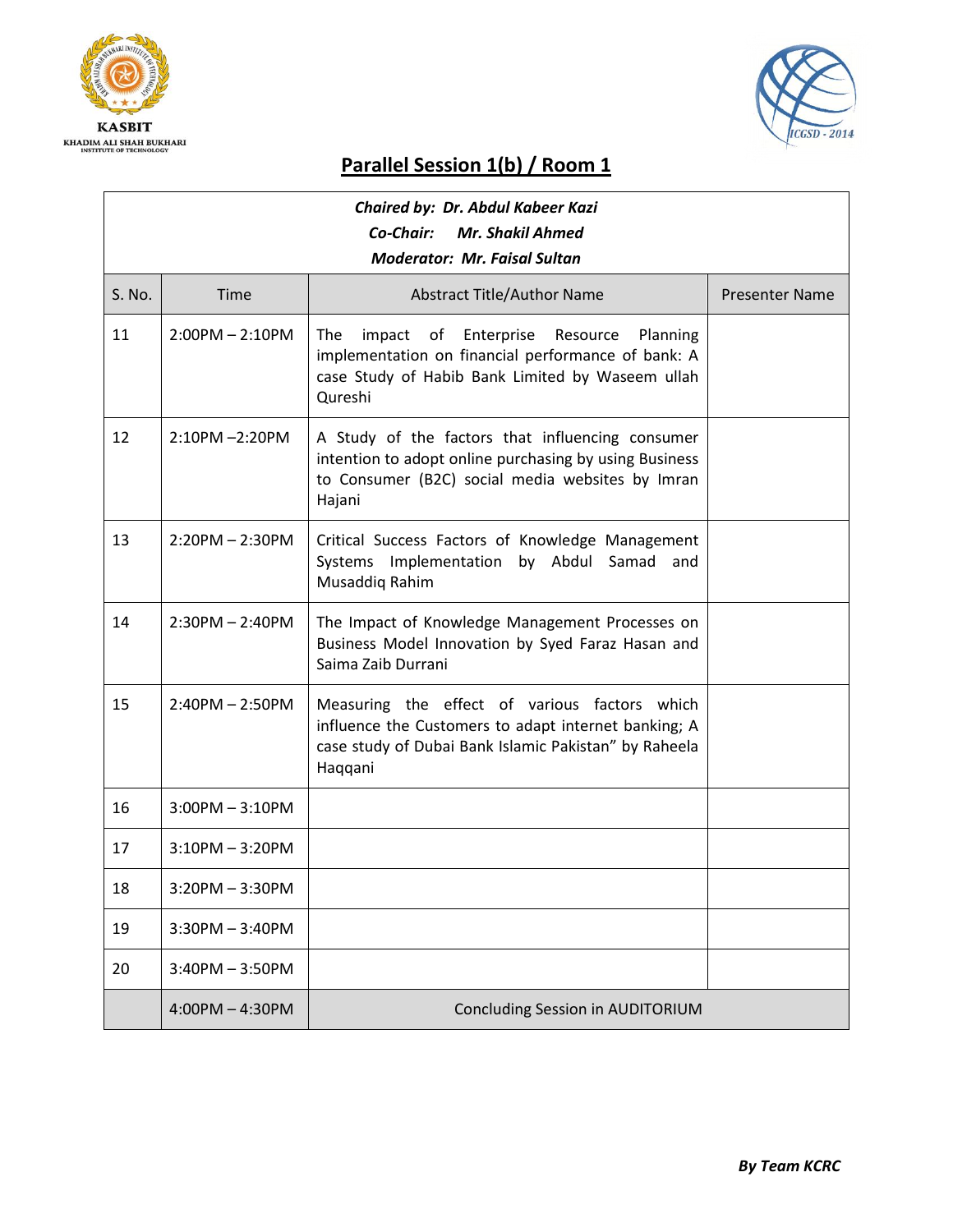



#### **Parallel Session 2(a) / Room 2**

| <b>Chaired by: Mr. Umer Farooq</b>     |                    |                                                                                                                                                      |                       |  |
|----------------------------------------|--------------------|------------------------------------------------------------------------------------------------------------------------------------------------------|-----------------------|--|
| Co-chair:<br>Mr. Osama Bin Iqbal       |                    |                                                                                                                                                      |                       |  |
| <b>Moderator: Syed Firasat Hussain</b> |                    |                                                                                                                                                      |                       |  |
| S. No.                                 | <b>Time</b>        | <b>Abstract Title/Author Name</b>                                                                                                                    | <b>Presenter Name</b> |  |
| $\mathbf{1}$                           | 11:00AM-11:10AM    | Analysis of GDP and Macroeconomic Variables on<br>Economic Growth of Pakistan by Saira Faheem Khan                                                   |                       |  |
| $\overline{2}$                         | 11:10PM-11:20PM    | Enhancement in Entrepreneurial Succession: Trivial<br>Focuses On Knowledge Base Enterprises (KBE) by<br>Sameer Paul and Shariq Ahmed                 |                       |  |
| 3                                      | 11:20PM-11:30PM    | Determinants of Capital Structuring; Growth and<br>Financing Behavior of Firms of Cement Sector in<br>Pakistan by Raheela Haqqani and Kiran Zehra    |                       |  |
| 4                                      | 11:30PM-11:40PM    | Analysis of Ijara Financing and its growth in Pakistan<br>by Nousheen Abbas Naqvi                                                                    |                       |  |
| 5                                      | 11:40PM-11:50PM    | The Impact of Poor Loan Re-Payment Behavior on the<br>Bank Profitability by Syed Muhammad Saqib                                                      |                       |  |
| 6                                      | $12:00 - 12:10$ PM | Impact of Financial and Operating Leverages on firm's<br>(Case study of consumer product<br>profitability:<br>companies in Pakistan) by Saeeda Habib |                       |  |
| $\overline{7}$                         | 12:10PM-12:20PM    | The Role of Public Debt and Explicit Liabilities in the<br>Economic Growth of Pakistan (1998-99 / 2007-08) by<br>Syed Sabir Ali Jaffery              |                       |  |
| 8                                      | 12:20PM-12:30PM    | Main Changes in Consumer Buying Behaviour during<br>Economic Crisis in Pakistan by Syed Nadeem Azmat                                                 |                       |  |
| 9                                      | 12:30PM-12:40PM    | Revalidation of random walk theory using data from<br>Karachi Stock Exchange by Muhammad Saleem                                                      |                       |  |
| 10                                     | 12:40PM-12:50PM    | influence of working capital<br>The<br>management<br>components on corporate profitability: A survey on<br>cement sector of Pakistan by Hyder Ali    |                       |  |
|                                        | $1:00PM - 2:00PM$  | <b>LUNCH BREAK</b>                                                                                                                                   |                       |  |